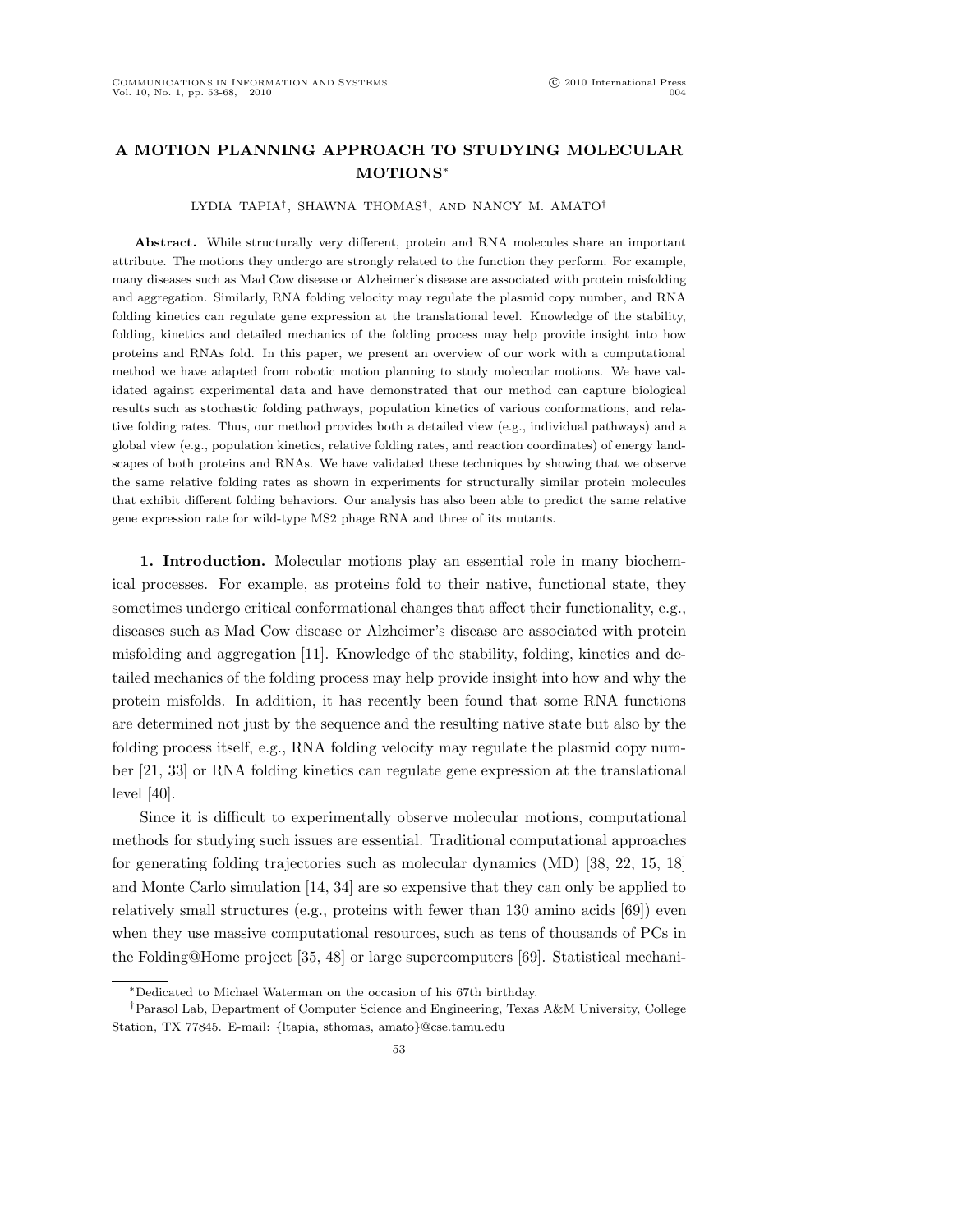cal models have been applied to compute statistics related to the energy landscape for protein [44, 1, 43, 41, 16] and RNA [9, 8, 68] molecules. While computationally more efficient than molecular dynamics or Monte Carlo simulation, these methods do not produce individual pathway trajectories and are limited to studying global averages of the energy landscape and kinetics.

In this paper, we present an overview of a novel computational method for studying molecular motions that we have developed and validated against experimental data in preliminary work [3, 2, 4, 51, 53, 56, 57, 58, 59, 60, 63, 64]. Our strategy represents a trade-off between methods such as molecular dynamics and Monte Carlo simulations that provide detailed individual folding trajectories and techniques such as statistical mechanical methods that provide global landscape statistics. Our approach, derived from probabilistic roadmap methods (PRMs) [30] originally developed for robotic motion planning, builds a graph corresponding to an approximate map of the molecule's energy landscape that encodes many (typically thousands) folding pathways. Although the individual pathways produced are not as detailed as trajectories generated from a molecular dynamics simulation, we have shown that they can be used to study landscape and pathway properties such as secondary structure formation order. We were even able to observe subtle folding differences between protein G and its mutants, NuG1 and NuG2 [64], an important 'benchmark' set developed by the Baker Lab [45]. In recent work, we developed new tools to study folding kinetics, such as the rate at which folding occurs or the time evolution of the population of particular interesting states. We validated these techniques by showing that we observe the same relative folding rates as shown in experiments for some small protein [60] and RNA [58, 59] molecules, and that our analysis predicts the same relative gene expression rate for wild-type MS2 phage RNA and three of its mutants [58, 59].

2. PRMs for Molecular Motion – Method Overview. Our approach, derived from probabilistic roadmap methods (PRMs) [30] originally developed for robotic motion planning, builds a graph corresponding to an *approximate map* of the molecule's energy landscape that encodes many (typically thousands of) folding pathways, see Figure 1. Our prm-based method follows the general prm paradigm: first conformations (graph vertices or map nodes) are sampled from the molecule's energy landscape (Figure 1(b)), and then transitions between 'nearby' conformations are encoded as graph or map edges (Figure  $1(c)$ ). As in nature, our strategy favors low energy conformations and transitions. In particular, during the sampling phase, lower energy samples have a higher retention probability, and during the node connection phase, each connection is assigned a weight to reflect its energetic feasibility. The energetic feasibility of a transition is determined by the energies of all the intermediate conformations along the transition. Thus, shortest paths in the map correspond to the most energetically feasible paths in the map, and these maps encode thousands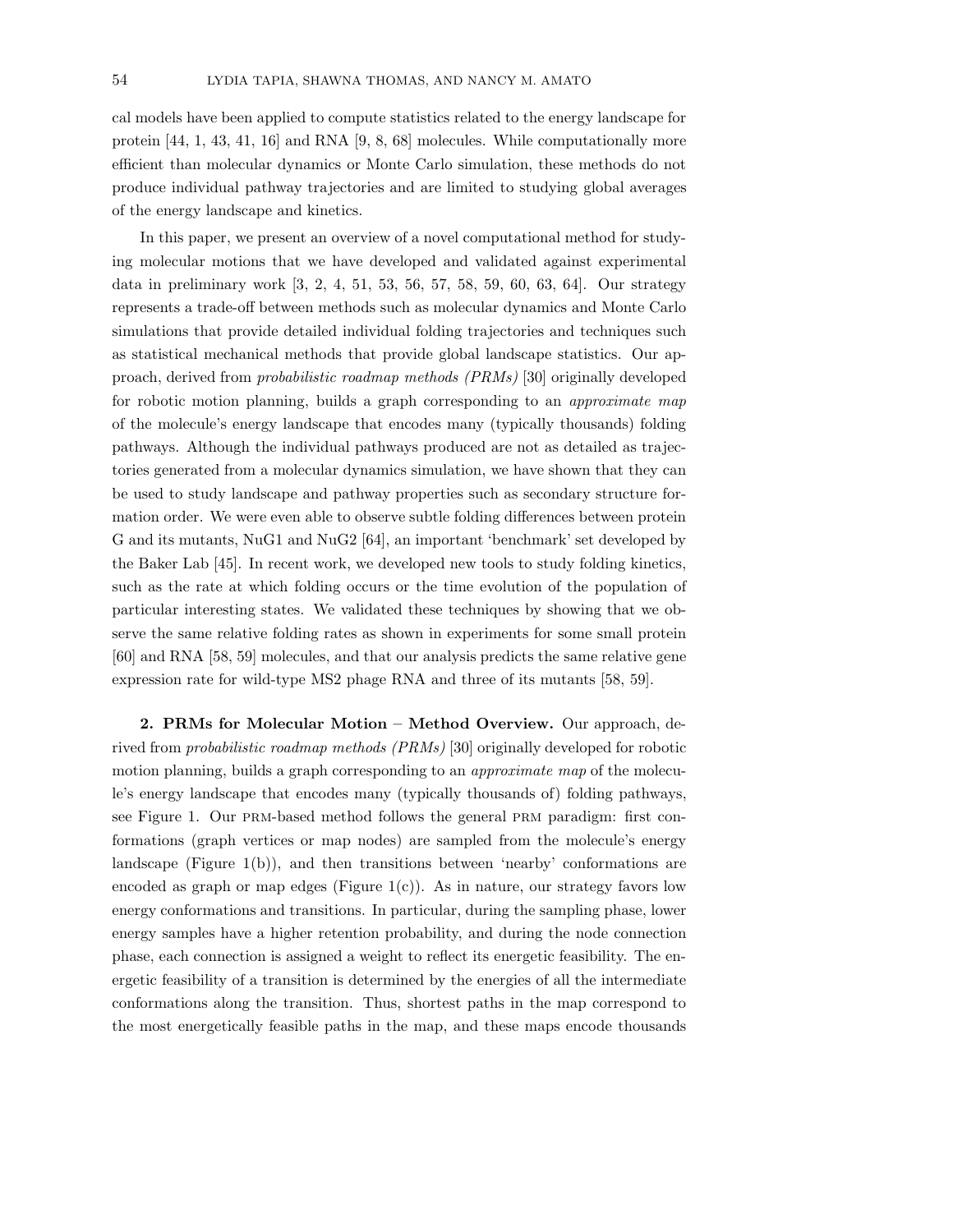of feasible pathways.



FIG. 1. (a) The energy landscape is the set of all conformations and their associated energy. Building an approximate map of the energy landscape consists of two steps: (b) conformation sampling and (c) connecting samples together with feasible transitions.

prm-based approaches have been applied to several molecular domains. Singh, Latombe, and Brutlag first applied prms to protein/ligand binding [49]. In subsequent work, our group applied another PRM variant to this problem [7]. Our group was the first to apply PRMs to model protein folding pathways  $[4, 3, 53, 52, 50, 62, 61, 64, 60]$ and RNA folding kinetics [57, 58, 59, 55]. Subsequent to our work, a number of groups have used PRMs to study proteins. The work of Apaydin et al. [6, 5] is similarly motivated but differs from ours in several aspects. First, they model the protein at a much coarser level, considering all secondary structure elements in the native state to be already formed and rigid. Second, while our focus is on studying the transition process, their focus has been to compare the prm approach with other computational methods such as Monte Carlo simulation. More recently, Cortes and Simeon used a prm-based approach to model long loops in proteins [13, 12], and Chiang et al. [10] applied PRMs to calculate quantities related to protein folding kinetics such as  $P_{fold}$ and Φ-value analysis.

Map Analysis Tools for Folding Kinetics. Maps provide an approximate model of the molecule's energy landscape. With this model, we can use map-based analysis tools to study important kinetic measures such as folding rates, equilibrium distributions, population kinetics, transition states, and reaction coordinates. In recent work [57, 60, 58, 59], we developed two such techniques: Map-based Master Equation solution (MME) and Map-based Monte Carlo simulation (MMC). These tools are inspired by existing kinetics tools (namely, traditional master equation formalism and standard Monte Carlo simulation) but can be applied to much larger molecules because they work on approximate landscape models instead of the complete, detailed energy landscape.

Map-based Master Equation (MME). The traditional master equation calculation gives insight into the folding rate, the equilibrium distribution, population kinetics, and transition states [29, 66]. In master equation formalism, the stochastic folding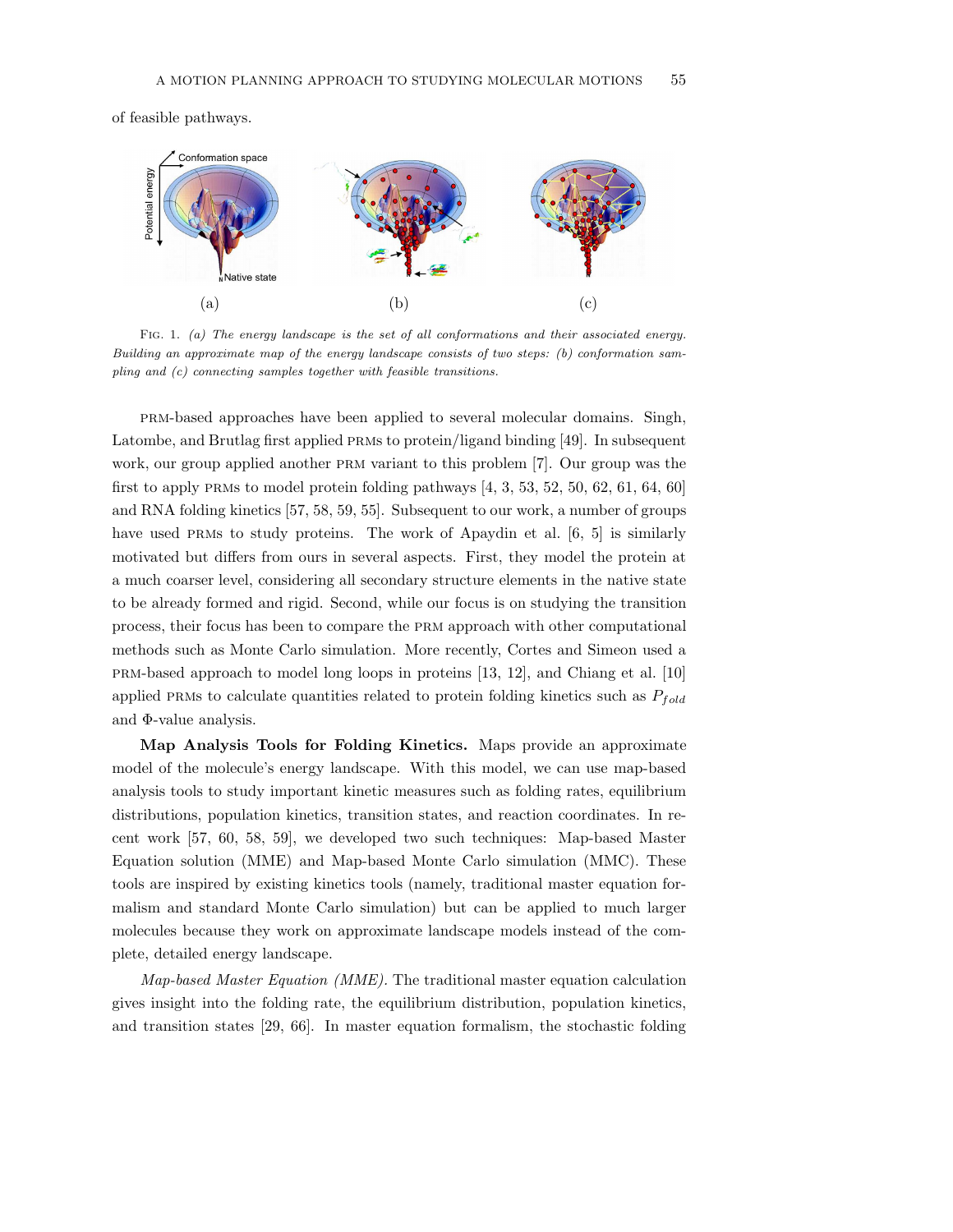process is represented as a differential equation describing the probability of the folding process to be in a given state:

$$
d\mathbf{p}(t)/dt = M\mathbf{p}(t)
$$

where  $p(t)$  is the probability of the folding to be in a given state at time t and M is a matrix of transition-rate constants. The solution to the master equation is a set of eigenvectors and eigenvalues for the matrix M. The spectrum of eigenvalues is composed of n modes where  $n$  is the number of conformations in our map. If sorted by magnitude in ascending order, the eigenvalues include the zero-valued equilibrium Boltzmann distribution and several small magnitude eigenvalues. The small, non-zero eigenvalues correspond to the eigenvectors that influence the global folding rate while large magnitude eigenvalues correspond to fast folding modes, i.e., those that fold in a burst and die away quickly.

Master equation formalism requires a detailed model of the energy landscape. This has been typically done by enumerating energy landscapes — feasible only for small molecular models or segments. Instead, we apply the master equation formalism to our maps (MME) by assigning each node in our map to a row (and column) in the matrix M. The transition rate  $k_{ij}$  is computed from the weight  $w_{ij}$  of the edge from i to j as  $k_0e^{-w_{ij}}$  where  $k_0$  is a constant coefficient adjusted according to experimental results.

A key advantage of MME over the traditional master equation solution is that the cost of MME is proportional to the map size (i.e., the size of the landscape model) [60], whereas the traditional master equation is usually applied to a fully enumerated landscape.

Map-based Monte Carlo (MMC). Folding is a stochastic process [29]. In our early work [4, 3, 53, 50, 61, 57, 64], we simply extracted smallest weight paths from the map to study folding. However, this does not mirror the stochastic folding process. In recent work [60, 58, 59], we developed MMC to extract paths randomly based on transition probabilities. Similar to traditional Monte Carlo simulation, our method starts from a random node in the map and iteratively chooses a next node based on the transition probabilities. Just as in MME, the transition probability  $k_{ij}$  to transit from node i to node j is computed from the edge weight  $w_{ij}$  as  $k_0e^{-w_{ij}}$  where  $k_0$  is a constant adjusted according to experimental results.

The standard Monte Carlo method [29, 46] simulates this random walk in the real (or complete) energy landscape. These simulations can be computationally intensive since at each step they must calculate the local energy landscape to choose the next step. Instead, we apply Monte Carlo simulation directly to our maps. Thus, we are able to work on larger molecules with our approximated landscape model at only a small computational cost. Previously, the size of the energy landscape limited Monte Carlo simulations to small molecules (e.g., all-atom 56 residue protein [47])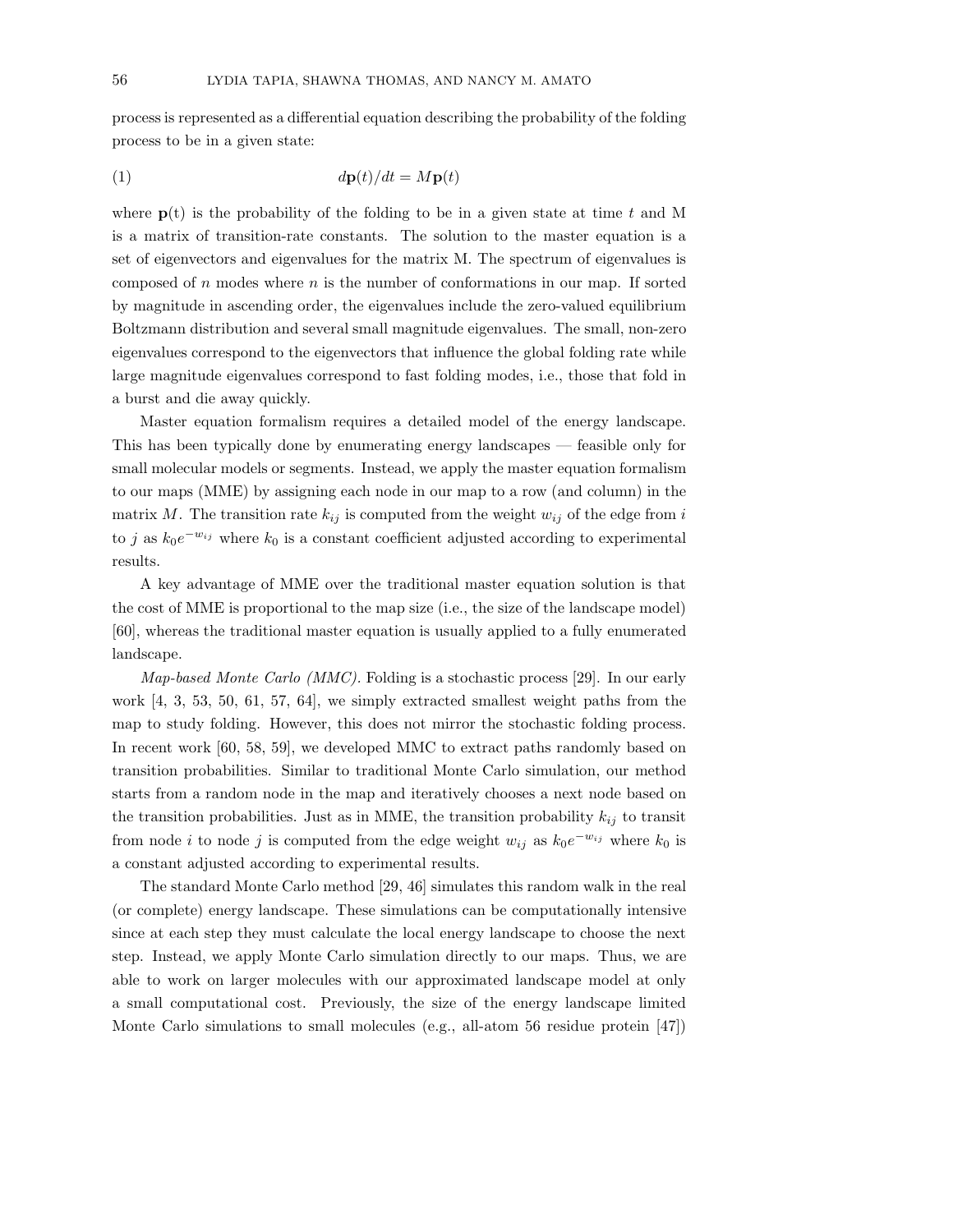or molecules whose kinetics were restricted in some way (e.g., Higgs performed a Monte-Carlo simulation on a 135 residue RNA using only stem-based conformations [23]).

An important feature of MMC is its computational efficiency in both time and memory usage. For instance, we have shown that the cost of MMC is proportional to the map size and model complexity [59]. For 53 to 86 residue proteins, this translates into 23 to 36 minutes of computation on a 2.4 GHz desktop PC with 512 MB RAM [60]. Correspondingly, the memory usage is also reduced. For example, on a 18 nucleotide hairpin RNA, 485MB of memory is required to store 1000 traditional Monte Carlo RNA pathways produced from the program Kinfold [19]. On the other hand, 1000 MMC pathways are stored in a file of just 61MB and a map of 684KB [59].

**3. Protein Motions.** We have successfully applied our PRM framework for molecular motions to study protein folding and motion [4, 3, 53, 50, 52, 62, 61, 64, 60]. Here we first describe the specifics of our protein application (e.g., protein model, energy functions, map construction details) and then provide results.

3.1. Method Details. Protein Model and Energy Function. We model the protein as an articulated linkage. Using a standard modeling assumption for proteins that bond angles and bond lengths are fixed [54], the only degrees of freedom (dof) in our model are the backbone's phi and psi torsional angles which are modeled as revolute joints with values  $[0, 2\pi)$ .

We have used both a coarse energy function similar to [38] and an all atom energy model [36]. For the coarse model, we use a step function approximation of the van der Waals component and model all side chains as equal radii spheres with zero dof. If two spheres are too close (e.g., their centers are  $\langle 2.4\text{\AA}$  during sampling and  $\langle 1.0\text{\AA}$ during connection), a very high potential is returned. Otherwise, the potential is:

(2) 
$$
U_{tot} = \sum_{restrains} K_d \{ [(d_i - d_0)^2 + d_c^2]^{1/2} - d_c \} + E_{hp}
$$

where  $K_d$  is 100 kJ/mol and  $d_0 = d_c = 2$ Å as in [38]. The first term represents constraints favoring known secondary structure through main-chain hydrogen bonds and disulphide bonds, and the second term is the hydrophobic effect. The hydrophobic effect  $(E_{hp})$  is computed as follows: if two hydrophobic residues are within 6Å of each other, then the potential is decreased by 20 kJ/mol. A detailed description of our potential can be found in [4].

Biased Sampling. As previously discussed, samples are retained based on their energy. In our protein work, a sample q, with potential energy  $E_q$ , is accepted with probability:

(3) 
$$
Prob(\text{accept } q) = \begin{cases} 1 & \text{if } E_q < E_{\min} \\ \frac{E_{\max} - E_q}{E_{\max} - E_{\min}} & \text{if } E_{\min} \le E_q \le E_{\max} \\ 0 & \text{if } E_q > E_{\max} \end{cases}
$$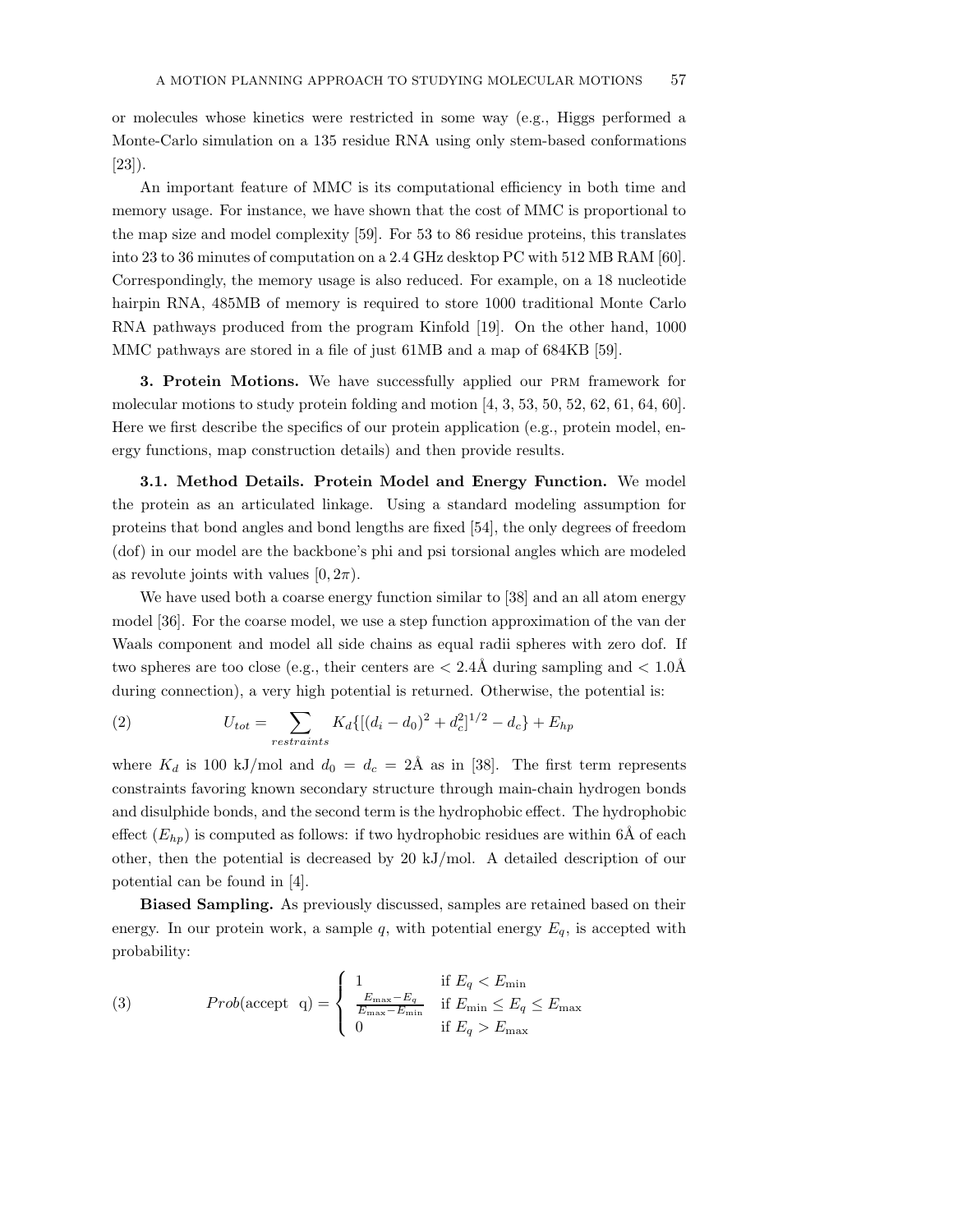where  $E_{\text{min}}$  is the potential energy of the open chain and  $E_{\text{max}}$  is  $2E_{\text{min}}$ .

The map produced by our technique is an approximation of the protein's energy landscape. The quality of the approximation depends on the sampling strategy. Generally, we are most interested in regions 'near' the native state and so seek to concentrate sampling there. In our original work [4, 3, 53, 50], we obtained a denser distribution of samples near the native state through an iterative sampling process where we apply small Gaussian perturbations to existing conformations, beginning with the native state. This approach works fairly well, but still requires many samples (e.g., 10,000) for relatively small proteins (e.g., 60–100 residues). In [64], we used rigidity analysis [26, 27, 28, 25, 37] to determine which portions of the protein to perturb. This approach increased the protein size we can handle.

**Connection.** For each node in the map, we attempt to connect it with its  $k$ nearest neighbors with a straight-line in the protein's energy landscape. The weight for the edge  $(q_1, q_2)$  is a function of the intermediate conformations along the edge  ${q_1 = c_0, c_1, \ldots, c_{n-1}, c_n = q_2}$ , where the number of intermediate conformations depends on the resolution, which is a parameter of the method. For each pair of consecutive conformations  $c_i$  and  $c_{i+1}$ , the probability  $P_i$  of transitioning from  $c_i$  to  $c_{i+1}$  depends on the difference in their potential energies  $\Delta E_i = E(c_{i+1}) - E(c_i)$ :

(4) 
$$
P_i = \begin{cases} e^{\frac{-\Delta E_i}{kT}} & \text{if } \Delta E_i > 0 \\ 1 & \text{if } \Delta E_i \le 0 \end{cases}
$$

This keeps the detailed balance between two adjacent states, and enables the weight of an edge to be computed by summing the negative logarithms of the probabilities for consecutive pairs of conformations in the sequence. (Negative logs are used since each  $0 \leq P_i \leq 1$ .) A similar weight function, with different probabilities, was used in [49].

MMC Transition Probability. We apply MMC to protein folding as described previously and set the transition probabilities as follows. We cluster the edge weights into disjoint buckets. Bucket probabilities  $(Q_{ij})$  are assigned in a biased Gaussian fashion that favors clear discrimination of low edge weights, yet reflects the relative differences between edges of all weights. The transition probability between two states,  $k_{ij}$ , is calculated as

(5) 
$$
k_{ij} = \begin{cases} \frac{Q_{ij}}{1 + \sum_{j=0}^{n-1} Q_{ij}} & \text{if } j \neq i \\ \frac{1}{1 + \sum_{j=0}^{n-1} Q_{ij}} & \text{if } j = i \end{cases}
$$

where  $n$  is the number of outgoing edges from node i. This ensures the sum of all probabilities (including the self-transition probability) out of node  $i$  is 1.

3.2. Results. Here we present results that have validated our technique against experimental data by comparing secondary structure formation order along folding pathways, relative folding rates, and population kinetics for several small proteins.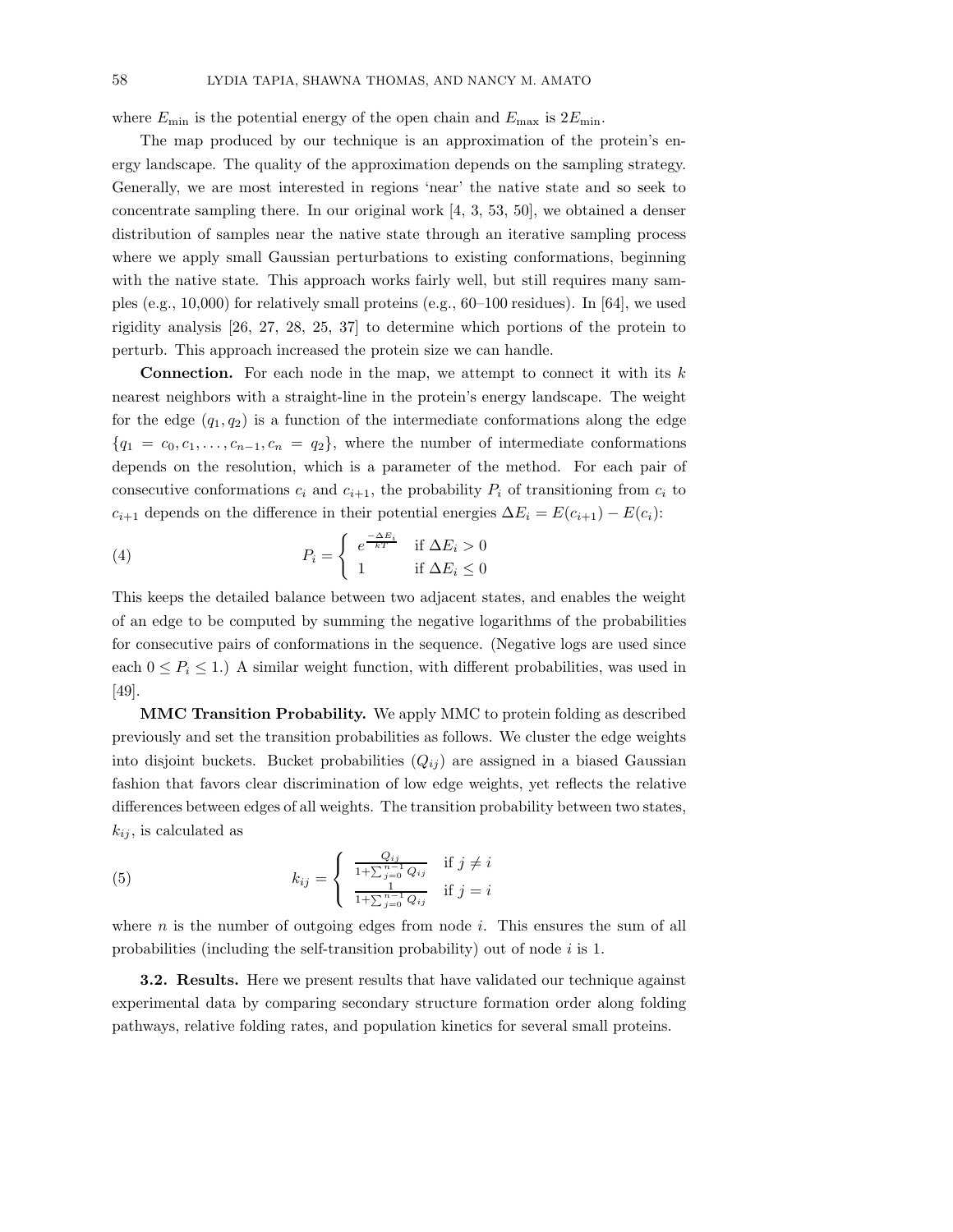Secondary Structure Formation Order Validation. Proteins are composed of secondary structure elements (i.e.,  $\alpha$ -helices and  $\beta$ -sheets). Experimental methods, such as hydrogen exchange mass spectrometry and pulse labeling, can investigate protein folding by identifying which parts of the structure are most exposed or most protected [65]. From this data, one can infer the secondary structure formation order. In [3, 50, 53] we compared the secondary structure formation order of folding pathways extracted from our maps to experimental results [39]. We cluster paths together if they have the same secondary structure formation order. We then define the dominant formation order as the formation order of the largest path cluster. Our results are in good agreement with known experimental results for many small proteins (e.g., 60–100 amino acids) [64].

Case Study of Proteins G, L, and Two Mutants of Protein G. Proteins G, L, and mutants of protein G, NuG1 and NuG2 [45], present a good test case for our technique because they are known to fold differently despite having similar structure (see Figure 2). All proteins are composed of a central  $\alpha$ -helix and a 4-stranded  $\beta$ sheet:  $\beta$  strands 1 and 2 form the N-terminal hairpin ( $\beta$ 1-2) and  $\beta$  strands 3 and 4 form the C-terminal hairpin  $(\beta 3-4)$ . Native state out-exchange experiments and pulse labeling/competition experiments for proteins G and L indicate that  $\beta$ 1-2 forms first in protein L, and  $\beta$ 3-4 forms first in protein G [39]. This is consistent with  $\Phi$ -value analysis on G [42] and L [31]. In Nauli et al. [45], protein G is mutated to increase the stability of  $\beta$ 1-2. Φ-value analysis indicates that the hairpin formation order for both NuG1 and NuG2 is switched from the wild-type. Nauli et al. also show that NuG1 and NuG2 fold 100 times faster than protein G.

Our initial iterative Gaussian sampling strategy was able to accurately capture the folding differences between protein G and L, but not between protein G and NuG1 or NuG2 [53]. Our iterative rigidity-based sampling strategy, however, was able to also capture the correct folding behavior of NuG1 and NuG2 [64], see Table 1.

In addition to detecting the correct folding behavior, our rigidity-based technique also helped explain the stability shift in NuG1 and NuG2. Figure 2 displays the rigidity maps of each protein's native state. A rigidity map is a graphical view of the rigid and flexible portions of the structure. Black regions correspond to rigid regions and green regions correspond to slightly flexible regions. In all four proteins, the central  $\alpha$  helix remains completely rigid, and we also see increased rigidity in  $\beta$ 1-2 from protein G to NuG1 and NuG2 as suggested in [45].

Finally, we have used MME and MMC to compute the relative folding rates between protein G, NuG1, and NuG2 from our maps  $[60]$ . Figure 3(a) shows the magnitudes of the 5 smallest eigenvalues for each protein as calculated by MME. Recall that the smallest non-zero eigenvalues represent the rate-limiting barrier in the folding process. Therefore, they have the largest impact on the global folding rate. As seen in the magnitude of the second eigenvalue in Figure  $3(a)$ , protein G folds much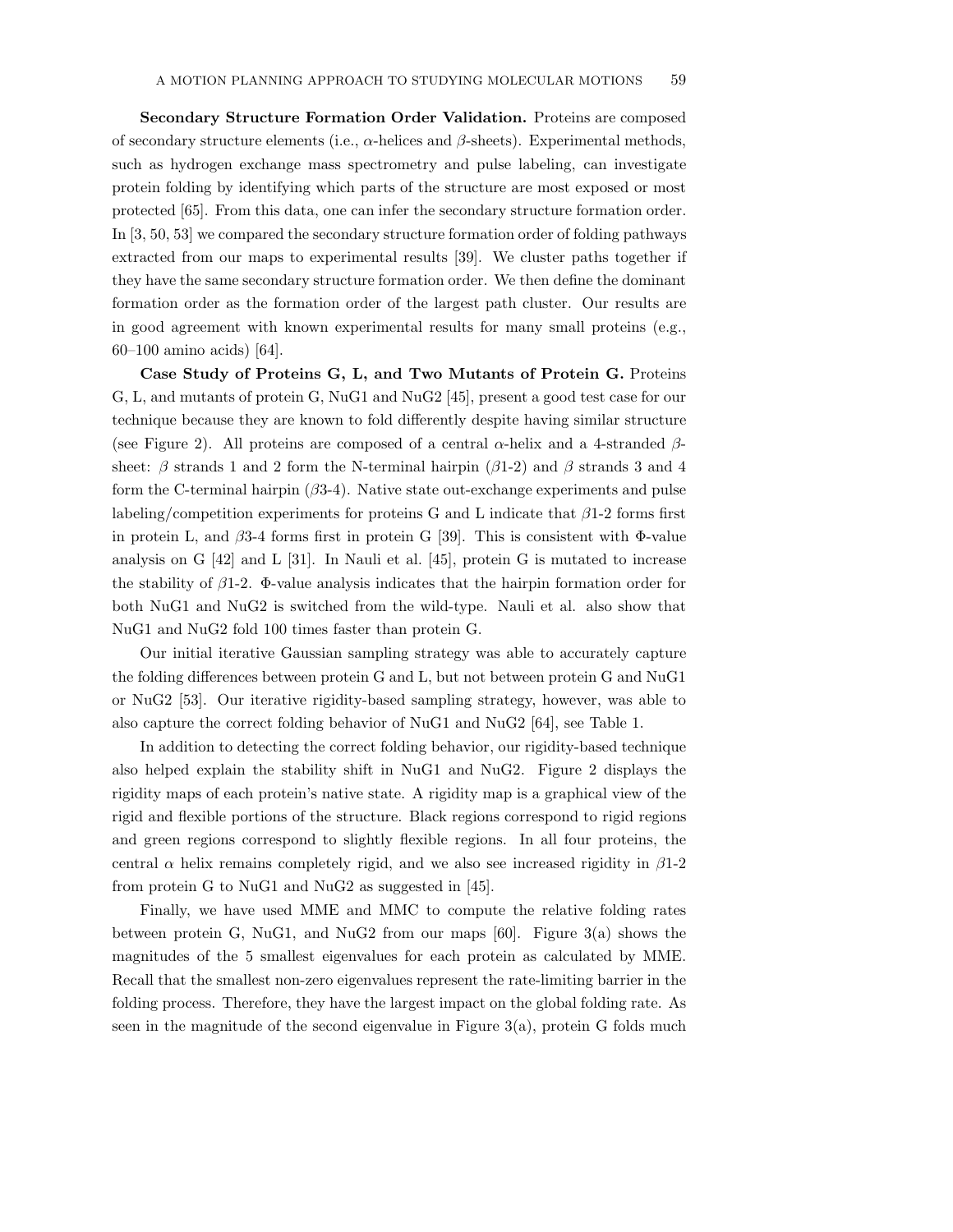

FIG. 2. Ribbons diagrams and rigidity maps of the native state for protein  $G$  (a), protein L (b), and mutants NuG1 (c) and NuG2 (d). Mutated portions are displayed in wireframe. In the rigidity maps, rigid clusters are black and dependent hinge sets are shaded/green. Figure originally published in [64].

slower than the two mutants, NuG1 and NuG2. Also, NuG1 and NuG2 fold at very similar rates. This trend is also seen in the curves of the MMC population kinetics for protein G (Figure 3(b)) and mutants, NuG1 (Figure 3(b)) and NuG2 (Figure 3(c)). Both of these computational results match what has been seen in lab experiments [45].

4. RNA Motion. In our previous work [57, 55, 58, 59], we developed several successful map construction techniques for RNA. In particular, the *Probabilistic Boltz*mann Sampling (PBS) method builds the smallest maps (up to 10 orders of magnitude smaller than completely enumerated maps) and enables us to study much larger RNA, up to 200 nucleotides. Similarly with proteins, we provide several map-based analysis tools including a Map-based Master Equation (MME) and Map-based Monte Carlo (MMC) simulation to extract folding kinetics.

4.1. Method Details. RNA Model and Energy Function. In the results demonstrated here, we focus on the formation of secondary structure. Secondary structure is a planar representation of an RNA conformation, which is commonly used to study RNA folding [70, 71, 24]. We adopt the definition in [24] that eliminates other types of contacts that are not physically favored. We use a common energy function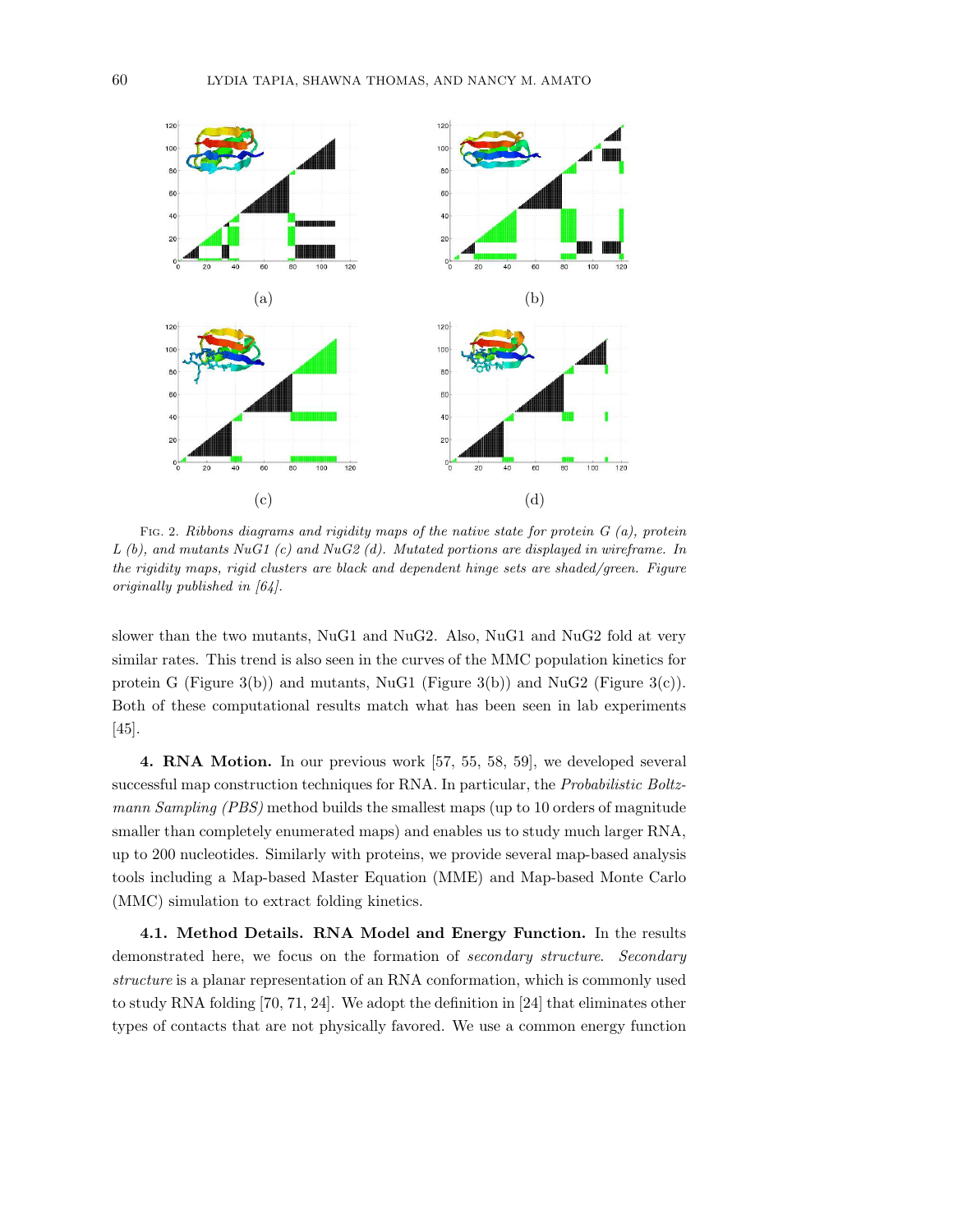#### TABLE 1

Comparison of secondary structure formation orders for proteins G, L, NuG1, and NuG2 with known experimental results:  $\frac{1}{2}$  hydrogen out-exchange experiments [39],  $\frac{2}{2}$  pulsed labeling/competition experiments [39], and  $3\Phi$ -value analysis [45]. Brackets indicate no clear order. In all cases, our technique predicted the secondary structure formation order seen in experiment. Only formation orders greater than 1% are shown.

| Protein | Experimental Formation Order                                                                | Rigidity Formation Order            | $\%$  |
|---------|---------------------------------------------------------------------------------------------|-------------------------------------|-------|
| G       | $[\alpha,\beta_1,\beta_3,\beta_4], \beta_2^1 [\alpha,\beta_4], [\beta_1,\beta_2,\beta_3]^2$ | $\alpha$ , $\beta$ 3-4, $\beta$ 1-2 | 99.4  |
| L       | $[\alpha,\beta_1,\beta_2,\beta_4], \beta_3^1 [\alpha,\beta_1], [\beta_2,\beta_3,\beta_4]^2$ | $\beta$ 1-2, $\alpha$ , $\beta$ 3-4 | 100.0 |
| NuG1    | $\beta$ 1-2, $\beta$ 3-4 <sup>3</sup>                                                       | $\alpha$ , $\beta$ 1-2, $\beta$ 3-4 | 97.6  |
|         |                                                                                             | $\beta$ 1-2, $\alpha$ , $\beta$ 3-4 | 1.6   |
| NuG2    | $\beta$ 1-2, $\beta$ 3-4 <sup>3</sup>                                                       | $\alpha$ , $\beta$ 1-2, $\beta$ 3-4 | 96.6  |
|         |                                                                                             | $\beta$ 1-2, $\alpha$ , $\beta$ 3-4 | 1.1   |
|         |                                                                                             | $\beta$ 3-4, $\beta$ 1-2, $\alpha$  | 1.1   |



Fig. 3. Population kinetics for protein G and mutants NuG1 and NuG2. NuG1 and NuG2 are experimentally known to fold 100 times faster than protein G  $/45$ . (a) MME eigenvalue comparison.  $(b-d)$  MMC kinetics for protein  $G$   $(b)$ , NuG1  $(c)$ , and NuG2  $(d)$ . Figure originally published in [60].

called the Turner or nearest neighbor rules [70].

Biased Sampling. Our sampling method, Probabilistic Boltzmann Sampling (PBS), uses Wuchty's method [67] to enumerate suboptimal (low energy) conformations within a given energy threshold. We take these suboptimal conformations as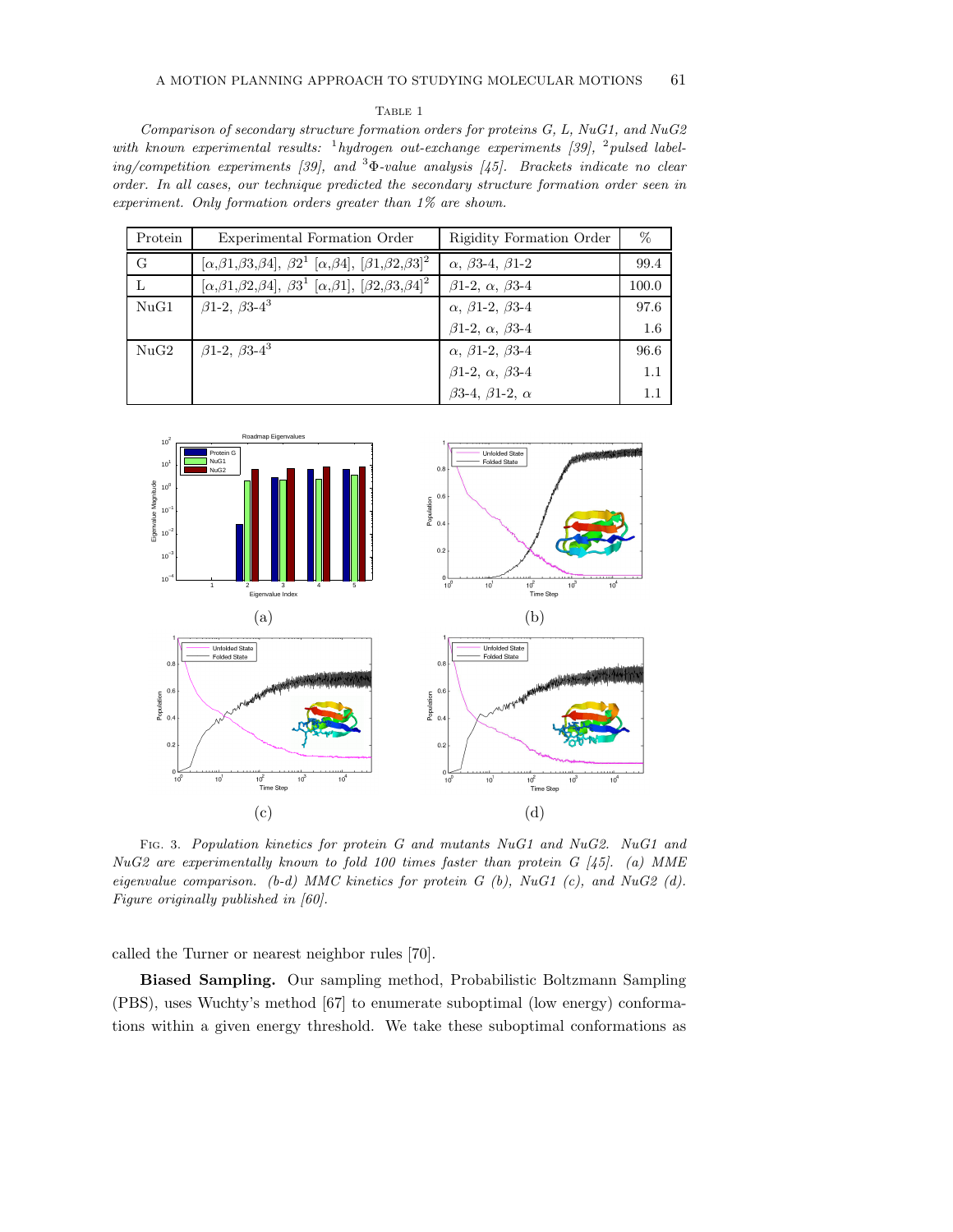"seeds" and include additional random conformations. Then, we use a probabilistic filter to retain a subset of the conformations based on their Boltzmann distribution factors. For a given conformation q with free energy  $E_q$ , the probability of keeping it is:

(6) 
$$
Prob(\text{accept } q) = \begin{cases} e^{\frac{-(E_q - E_0)}{kT}} & \text{if } (E_q - E_0) > 0\\ 1 & \text{if } (E_q - E_0) \le 0 \end{cases}
$$

where  $E_0$  is a reference energy threshold that we can use to control the number of samples kept.

**Connection.** Similar to Section 3.1, we calculate a weight  $w_{ij}$  for edge  $(q_i, q_j)$ that reflects the Boltzmann transition probability between  $q_i$  and  $q_j$ . First, we determine the energy barrier (the maximum energetic cost)  $E_b$  between  $q_i$  and  $q_j$ . Then, we calculate the Boltzmann transition probability  $k_{ij}$  (or transition rate) of moving from  $q_i$  to  $q_j$  using Metropolis rules [17]:

(7) 
$$
k_{ij} = \begin{cases} e^{\frac{-\Delta E}{kT}} & \text{if } \Delta E > 0 \\ 1 & \text{if } \Delta E \le 0 \end{cases}
$$

where  $\Delta E = max(E_b, E_j) - E_i$ , k is the Boltzmann constant, and T is the temperature. Note that the same energy barrier  $E_b$  is also used to estimate the transition probability  $k_{ji}$ , so the calculation satisfies the detailed balance. As in protein folding, the edge weight  $w_{ij}$  is the negative logarithm of the transition probability.

MMC Transition Probability. We apply MMC to RNA folding as described in Section 2. Because the edge weight  $w_{ij}$  encodes the transition probability  $k_{ij}$  between two endpoints i and j, we can calculate  $k_{ij}$  as  $k_0e^{-w_{ij}}$  where  $k_0$  is a constant adjusted according to experimental results. Results presented here are generated using a fast variant of the standard Monte Carlo method [46]. Full technical details are available in previous work [58, 59].

4.2. Results. Here we demonstrate results for several different RNA. We have validated our technique against other computational methods and have shown that we can capture the same folding kinetics as seen in experiment.

Computational Validation: 1k2g. 1k2g (CAGACUUCGGUCGCAGAGAU- $GG$ ) is a 22 nucleotide RNA with a hairpin native state [32]. Figure  $4(a-e)$  compares the population kinetics of the native state using (a) standard Monte Carlo simulation (implemented by Kinfold [19]), (b) Map-based Monte Carlo simulation on a fully enumerated map (12,137 conformations), (c) Map-based Monte Carlo simulation on a map with our PBS sampling method (42 conformations), and (d) the master equation on a PBS map (42 conformations). While the fully enumerated map (b) is the most accurate model, it is not feasible to enumerate RNA with more than 40 nucleotides and numerical limitations in computing the eigenvalues and eigenvectors limit the master equation to small maps (e.g., up to 10,000 conformations). The population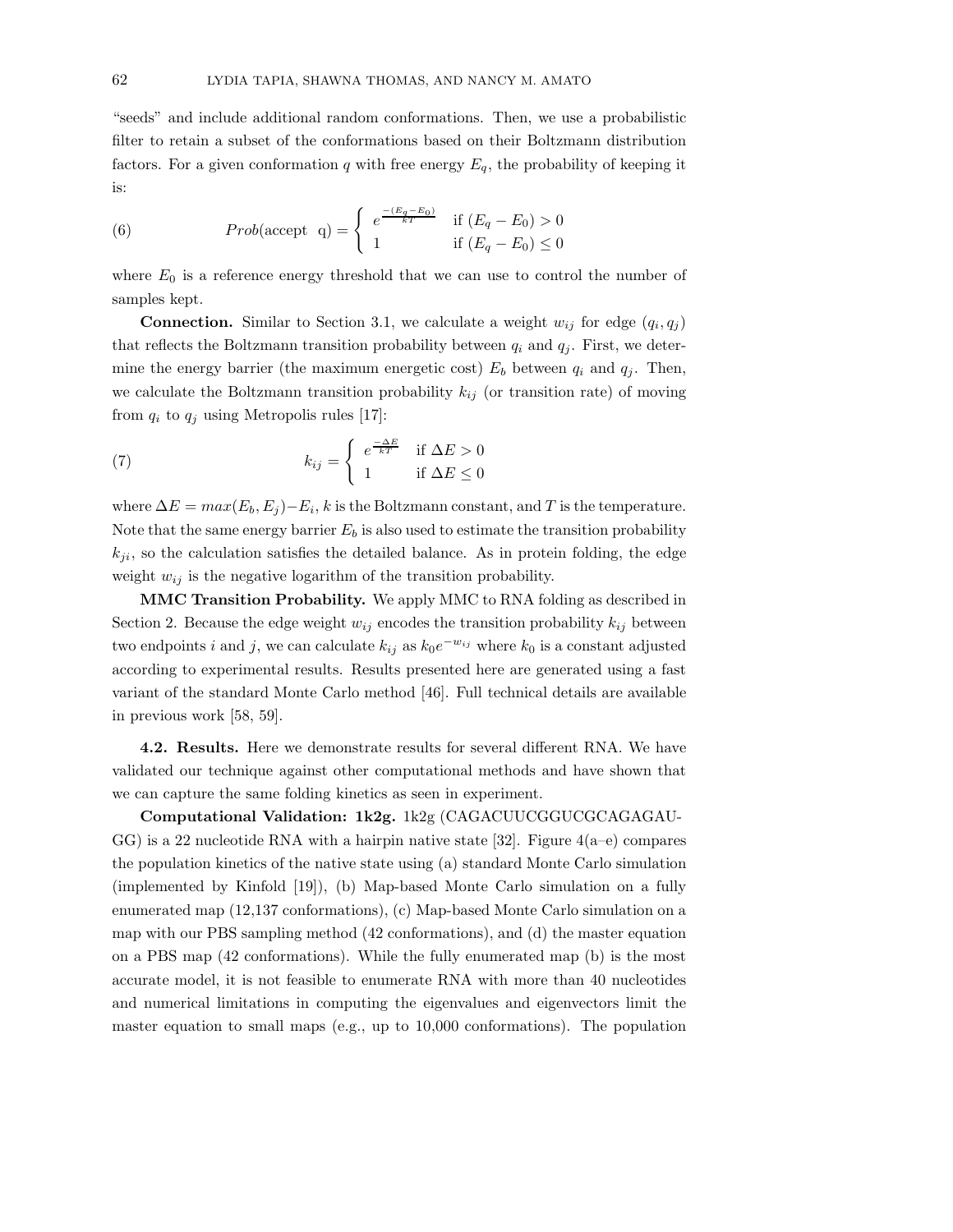kinetics curves all have similar features: the population first increases quickly, then gradually decreases, and eventually stabilizes at the equilibrium (final) distribution, which are all roughly 80%. Hence, these analysis methods all yield similar results and indicate that the PBS map (c,d) effectively approximates the energy landscape with less than 0.4% of all possible conformations.



Fig. 4. The population kinetics of the native state of 1k2g (a-e): (a) Kinfold Monte Carlo simulation, (b) our MMC simulation on a fully enumerated map  $(12,137$  conformations), (c) our MMC simulation on a PBS map (42 conformations), and (d) master equation solution on the PBS map (42 conformations). All analysis techniques produce similar population kinetics curves and similar equilibrium distributions. (e) Comparison of the eigenvalues of 1k2q by the master equation on a fully enumerated map  $(12,137)$  conformations) and new PBS map  $(42$  conformations). Both eigenvalues are similar between the different maps. (f) Comparison of the 10 smallest non-zero eigenvalues (i.e., the folding rates) for WT and MM7 of ColE1 RNAII as computed by the master equation. The overall folding rate of WT is faster than MM7 matching experimental data. Figure originally published in [59].

Experimental Validation: ColE1 and Mutant MM7. ColE1 RNAII regulates the replication of E. coli ColE1 plasmids through its folding kinetics [21, 33]. The slower it folds, the higher the plasmid replication rate. A specific mutant, MM7, differs from the wild-type (WT) by a single nucleotide out of the 200 nucleotide sequence. This mutation causes it to fold slower while maintaining the same thermodynamics of the native state. Thus, the overall plasmid replication rate increases in the presence of MM7 over the WT. We studied this difference computationally by computing the folding rates of both WT and MM7 using MME and comparing their eigenvalues (the smallest non-zero eigenvalue corresponds to the folding rate). As seen in Figure  $4(f)$ , all eigenvalues of WT are larger than MM7 indicating that WT folds faster. Thus, our method correctly estimated the functional level of the new mutant.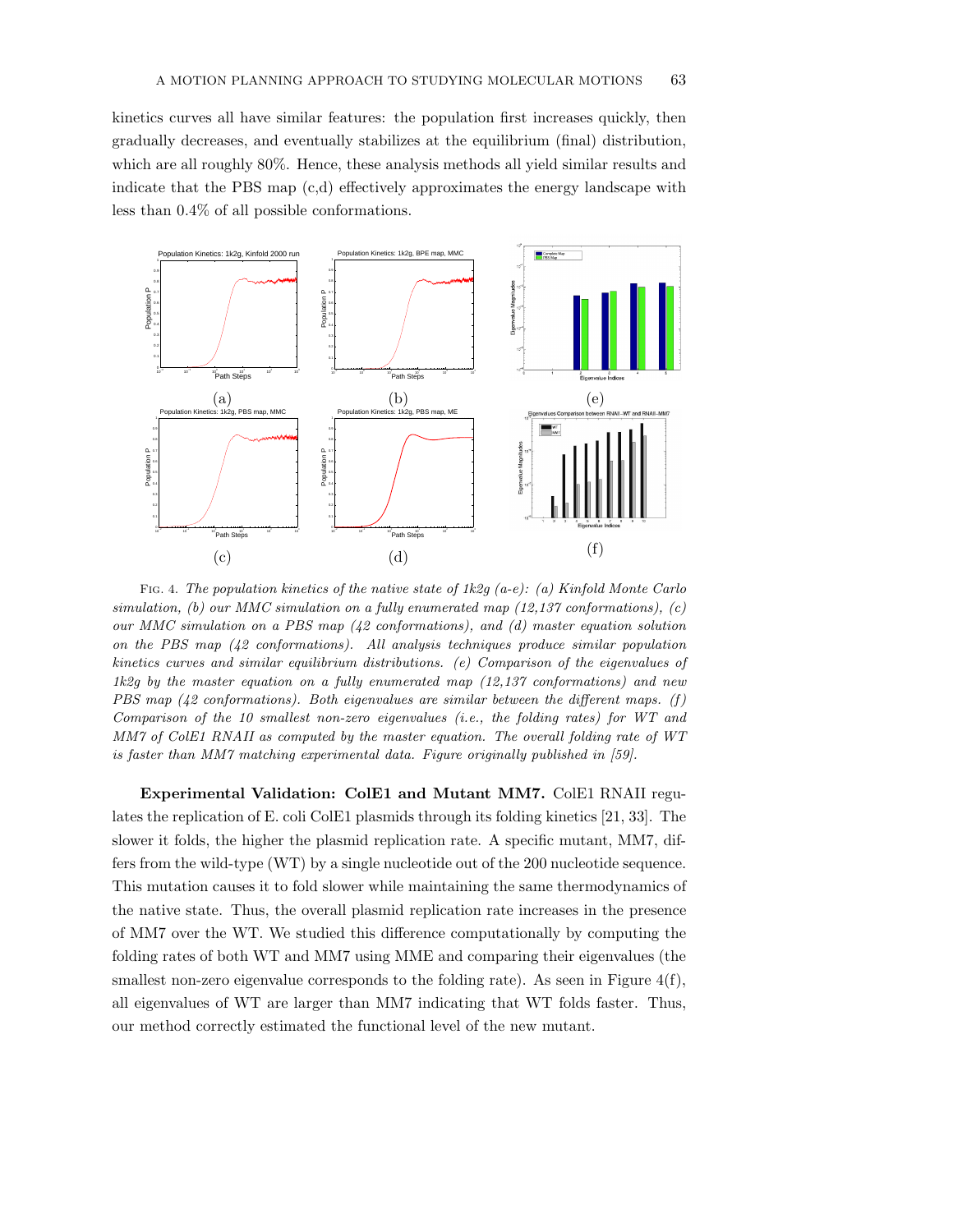Experimental Validation: MS2 Phage RNA Mutants. MS2 phage RNA (135 nucleotides) regulates the expression rate of phage MS2 maturation protein [20, 33] at the translational level. It works as a regulator only when a specific subsequence (the SD sequence) is open (i.e., does not form base-pair contacts). Since this SD sequence is closed in the native state, the RNA can only regulate the expression rate before the folding process finishes. Thus, its function is based on its folding kinetics and not the final native structure. Three mutants have been studied that have similar thermodynamic properties as the wild-type (WT) but have different kinetics and therefore different gene expression rates. Experimental results indicate that mutant CC3435AA has the highest gene expression rate, WT and mutant U32C are similar, and mutant SA has the lowest rate [20, 33].

We estimate the gene expression rate by integrating the opening probability of the SD sequence over the entire folding process. Note that the RNA regulates gene expression only when the SD opening probability is "high enough". We used thresholds ranging from 0.2 to 0.6 to estimate the gene expression rate. Thresholds higher than 0.6 will yield zero opening probability for WT and most mutants and thus cannot be correlated to experimental results. Similarly, we do not consider thresholds lower than 0.2, because otherwise mutant SA would be active even in the equilibrium condition which does not correspond to experimental results. Table 2 shows our simulation results. For most thresholds, mutant CC3435AA has the highest rate and mutant SA has the lowest rate, the same relative functional rate as seen in experiment. In addition, WT and mutant U32C have similar levels (particularly between 0.4-0.6), again correlating with experimental results. These results also suggest that the SD sequence may only be active for gene regulation when more than 40% of its nucleotides are open.

TABLE 2

Comparison of expression rates between WT and three mutants of MS2. It shows that we can predict similar relative functional rates as seen in experiment.

|           | Experimental Expression Rate | Our Estimation |         |         |         |         |
|-----------|------------------------------|----------------|---------|---------|---------|---------|
| Mutant    | (order of magnitude)         | $t=0.2$        | $t=0.3$ | $t=0.4$ | $t=0.5$ | $t=0.6$ |
| <b>SA</b> | $0.1\,$                      | 0.1            | 0.04    | 0.03    | 0.03    | 0.08    |
| WТ        |                              | 1.0            | 1.0     | 1.0     | 1.0     | 1.0     |
| U32C      |                              | 2.1            | 1.8     | 1.4     | 0.8     | 1.2     |
| CC3435AA  |                              | 7.2            | 8.4     | 3.8     | 3.5     | 9.8     |

5. Conclusion. We have presented an overview of a computational technique based on algorithms for robot motion planning that can study both protein and RNA motion. Our technique builds an approximate map, or model, of the molecule's energy landscape. With this model, we have extracted folding pathways and study landscape properties including relative folding rates and population kinetics. We have validated our technique by comparing it to other computational methods and to experimental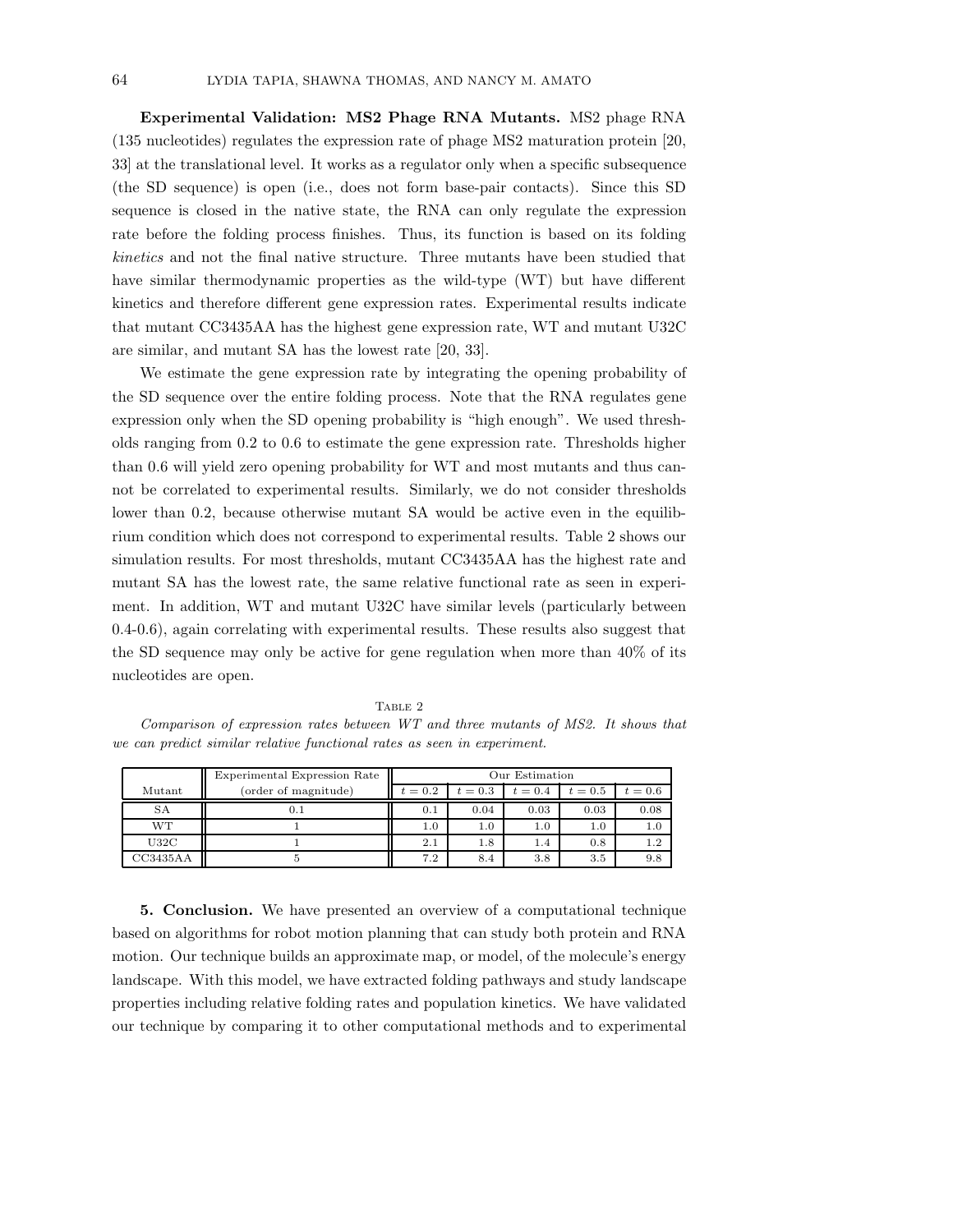data. We have shown that our method produces pathways with the same secondary structure formation order as seen in experiment for several small proteins, including the structurally similar 'benchmark' set of proteins G, L, and mutants of G. Our technique also has reported the same relative folding rates for protein G and its mutants. For RNA, we have compared the population kinetics from our technique against another popular computational method. We also have shown that we predict the same relative folding rates for ColE1 and its mutant and the same relative gene expression rates for MS2 phage RNA and its mutants as seen in experiment.

Acknowledgments. This research supported in part by NSF Grants EIA-01037- 42, ACR-0081510, ACR-0113971, CCR-0113974, ACI-0326350, CRI-0551685, CCF-0833199, CCF-0830753, by Chevron, IBM, Intel, HP, and by King Abdullah University of Science and Technology (KAUST) Award KUS-C1-016-04. Tapia supported in part by a Sloan scholarship, PEO scholarship, NIH Molecular Biophysics Training Grant (T32GM065088) and a Department of Education (GAANN) Fellowship. Thomas supported in part by an NSF Graduate Research Fellowship, a PEO scholarship, a Dept. of Education Graduate Fellowship (GAANN), and an IBM TJ Watson PhD Fellowship.

## REFERENCES

- [1] E. Alm and D. Baker. Prediction of protein-folding mechanisms from free-energy landscapes derived from native structures. Proc. Natl. Acad. Sci. USA, 96:20(1999), pp. 11305–11310.
- [2] N. M. Amato, K. A. Dill, and G. Song. Using motion planning to map protein folding landscapes and analyze folding kinetics of known native structures. In: Proc. Int. Conf. Comput. Molecular Biology (RECOMB), pages 2–11, 2002.
- [3] N. M. AMATO, K. A. DILL, AND G. SONG. Using motion planning to map protein folding landscapes and analyze folding kinetics of known native structures. J. Comput. Biol., 10:3- 4(2003), pp. 239–255. Special issue of Int. Conf. Comput. Molecular Biology (RECOMB) 2002.
- [4] N. M. AMATO AND G. SONG. Using motion planning to study protein folding pathways. J. Comput. Biol., 9:2(2002), pp. 149–168. Special issue of Int. Conf. Comput. Molecular Biology (RECOMB) 2001.
- [5] M. APAYDIN, D. BRUTLAG, C. GUESTRIN, D. HSU, AND J.-C. LATOMBE. Stochastic roadmap simulation: An efficient representation and algorithm for analyzing molecular motion. In: Proc. Int. Conf. Comput. Molecular Biology (RECOMB), pages 12–21, 2002.
- [6] M. APAYDIN, A. SINGH, D. BRUTLAG, AND J.-C. LATOMBE. Capturing molecular energy landscapes with probabilistic conformational roadmaps. In: Proc. IEEE Int. Conf. Robot. Autom. (ICRA), pages 932–939, 2001.
- [7] O. B. BAYAZIT, G. SONG, AND N. M. AMATO. *Ligand binding with OBPRM and haptic user* input: Enhancing automatic motion planning with virtual touch. In: Proc. IEEE Int. Conf. Robot. Autom. (ICRA), pages 954–959, 2001. This work was also presented as a poster at RECOMB 2001.
- [8] S. CAO AND S.-J. CHEN. Predicting RNA folding thermodynamics with a reduced chain representation model. RNA, 11(2005), pp.1884–1897.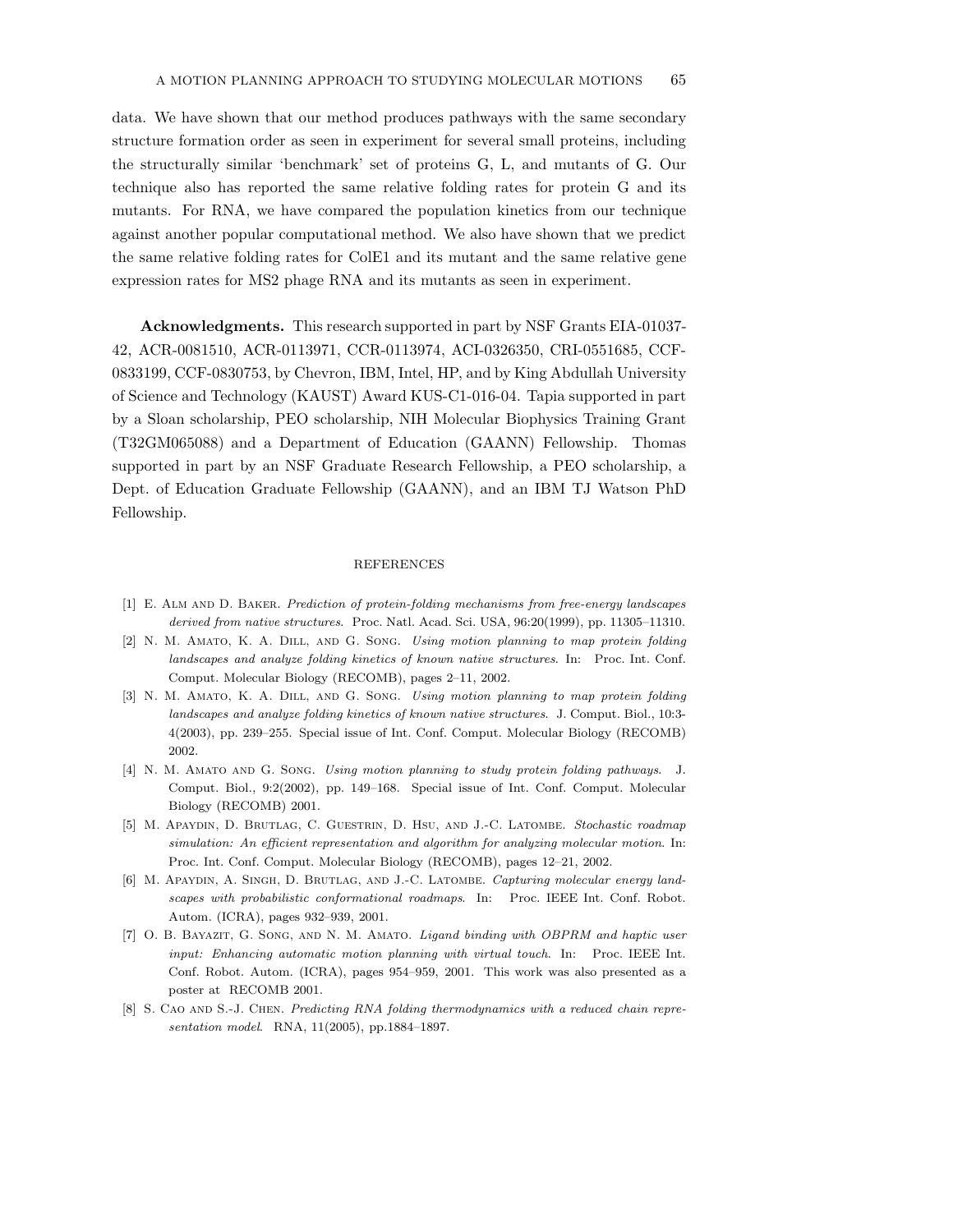- [9] S.-J. Chen and K. A. Dill. RNA folding energy landscapes. Proc. Natl. Acad. Sci. USA, 97(2000), pp. 646–651.
- [10] T.-H. Chiang, D. Hsu, M. S. Apaydin, D. L. Brutlag, and J.-C. Latombe. Predicting experimental quantities in protein folding kinetics using stochastic roadmap simulation. In: Proc. Int. Conf. Comput. Molecular Biology (RECOMB), pages 410–424, 2006.
- [11] F. CHITI AND C. DOBSON. Protein misfolding, functional amyloid, and human disease. Annu. Rev. Biochem., 75(2006), pp. 333–366.
- [12] J. CORTÉS AND T. SIMÉON. Sampling-based motion planning under kinematic loop-closure constraints. In: Algorithmic Foundations of Robotics VI, pages 75–90. Springer, Berlin/Heidelberg, 2005. book contains the proceedings of the International Workshop on the Algorithmic Foundations of Robotics (WAFR), Utrecht/Zeist, The Netherlands, 2004.
- [13] J. CORTÉS, T. SIMÉON, M. REMAUD-SIMÉON, AND V. TRAN. Geometric algorithms for the conformational analysis of long protein loops. J. Computat. Chem., 25:7(2004), pp. 956– 967.
- [14] D. Covell. Folding protein α-carbon chains into compact forms by Monte Carlo methods. Proteins: Struct. Funct. Genet., 14:4(1992), pp. 409–420.
- [15] V. DAGGETT AND M. LEVITT. Realistic simulation of naive-protein dynamics in solution and beyond. Annu. Rev. Biophys. Biomol. Struct., 22(1993), pp. 353–380.
- [16] P. Das, S. Matysiak, and C. Clementi. Balancing energy and entropy: A minimalist model for the characterization of protein folding landscapes. Proc. Natl. Acad. Sci. USA, 102:29(2005), pp. 10141–10146.
- [17] K. A. DILL AND H. S. CHAN. From Leventhal to pathways to funnels. Nat. Struct. Biol., 4(1997), pp. 10–19.
- [18] Y. DUAN AND P. KOLLMAN. Pathways to a protein folding intermediate observed in a 1microsecond simulation in aqueous solution. Science, 282(1998), pp. 740–744.
- [19] C. FLAMM. Kinetic Folding of RNA. PhD thesis, University of Vienna, Austria, August 1998.
- [20] H. Groeneveld, K. Thimon, and J. van Duin. Translational control of matruation-protein synthesis is phage MS2: a role of the kinetics of RNA folding? RNA, 1(1995), pp. 79–88.
- [21] A. P. GULTYAEV, F. H. VAN BATENBURG, AND C. W. PLEIJ. The computer simulation of RNA folding pathways using a genetic algorithm. J. Mol. Biol., 250(1995), pp. 37–51.
- [22] J. Haile. Molecular Dynamics Simulation: elementary methods. Wiley, New York, 1992.
- [23] P. G. HIGGS. RNA secondary structure: physical and computational aspects. Quarterly Reviews of Biophysics, 33(2000), pp. 199–253.
- [24] I. L. Hofacker. RNA secondary structures: A tractable model of biopolymer folding. J. Theor. Biol., 212(1998), pp. 35–46.
- [25] D. JACOBS. Generic rigidity in three-dimensional bond-bending networks. J. Phys. A: Math. Gen., 31(1998), pp. 6653–6668.
- [26] D. JACOBS AND M. THORPE. Generic rigidity percolation: The pebble game. Phys. Rev. Lett., 75:22(1995), pp. 4051–4054.
- [27] D. JACOBS AND M. THORPE. *Generic rigidity percolation in two dimensions.* Phys. Rev. E, 53:4(1996), pp. 3682–3693.
- [28] D. J. JACOBS AND B. HENDRICKSON. An algorithm for two dimensional rigidity percolation: The pebble game. J. Comp. Phys, 137(1997), pp. 346–368.
- [29] N. G. V. Kampen. Stochastic Processes in Physics and Chemistry. North-Holland, New York, 1992.
- [30] L. E. KAVRAKI, P. ŠVESTKA, J. C. LATOMBE, AND M. H. OVERMARS. Probabilistic roadmaps for path planning in high-dimensional configuration spaces. IEEE Trans. Robot. Automat., 12:4(1996), pp. 566–580.
- [31] D. E. Kim, C. Fisher, and D. Baker. A breakdown of symmetry in the folding transition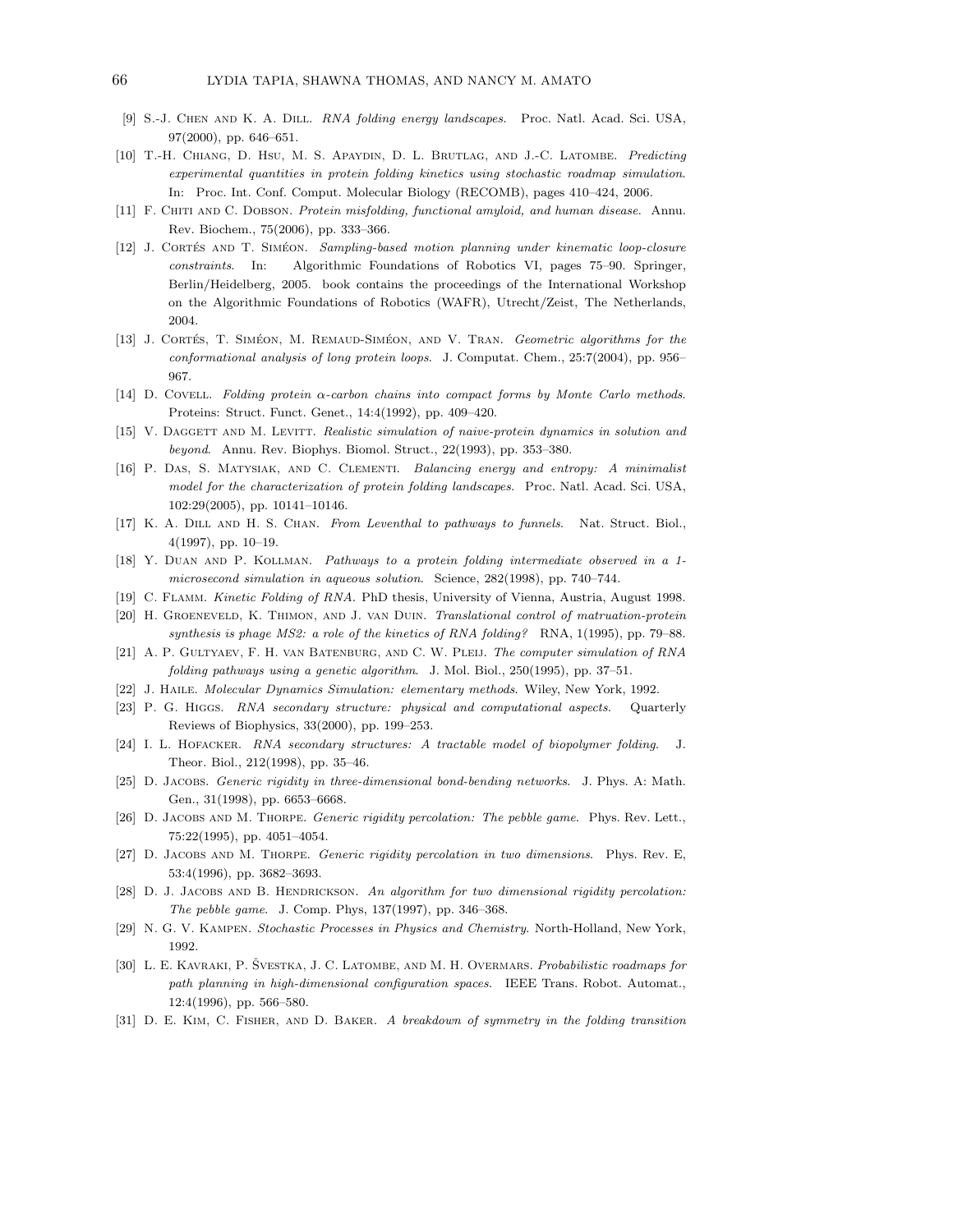state of protein L. J. Mol. Biol., 298(2000), pp. 971–984.

- [32] A. Kitamura, Y. Muto, S. Watanabe, I. Kim, T. Ito, Y. Nishiya, K. Sakamoto, T. Ohtsuki, G. Kawai, K. Watanabe, K. Hosono, H. Takaku, E. Katoh, T. Yamzaki, T. Inoue, and S. Yokoyama. Solution structure of an RNA fragment with the P7/P9.0 region and the 3'-terminal guanosine of the tetrahymena group I intron. RNA,  $8(2002)$ , pp. 440–451.
- [33] P. KLAFF, D. RIESNER, AND G. STEGER. RNA structure and the regulation of gene expression. Plant Mol. Biol., 32(1996), pp. 89–106.
- [34] A. Kolinski and J. Skolnick. Monte Carlo simulations of protein folding. Proteins Struct. Funct. Genet., 18:3(1994), pp. 338–352.
- [35] S. M. Larson, C. Snow, and V. S. Pande. Folding@Home and Genome@Home: Using distributed computing to tackle previously intractable problems in computational biology. Modern Methods in Computational Biology. R. Grant, ed, Horizon Press, 2003.
- [36] T. LAZARIDIS AND M. KARPLUS. Effective energy function for proteins in solution. Proteins, 35(1999), pp. 133–152. http://mingus.sci.ccny.cuny.edu/server/.
- [37] A. LEE AND I. STREINU. Pebble game algorithms and sparse graphs. European Conference on Combinatorics, Graph Theory and Applications, 2005.
- [38] M. LEVITT. Protein folding by restrained energy minimization and molecular dynamics. J. Mol. Biol., 170(1983), pp. 723–764.
- [39] R. Li AND C. WOODWARD. The hydrogen exchange core and protein folding. Protein Sci., 8:8(1999), pp. 1571–1591.
- [40] C. Ma, T. Kolesnikow, J. Rayner, E. Simons, H. Yim, and R. Simons. Control of translation by mRNA secondary structure: the importance of the kinetics of structure formation. Mol. Microbiol., 14(994), pp. 1033–1047.
- [41] S. MATYSIAK AND C. CLEMENTI. Optimal combination of theory and experiment for the characterization of the protein folding landscape of s6: How far can a minimalist model go? J. Mol. Biol., 343:1(2004), pp. 235–248.
- [42] E. L. McCallister, E. Alm, and D. Baker. Critical role of β-hairpin formation in protein G folding. Nat. Struct. Biol., 7:8(2000), pp. 669–673.
- $[43]$  V. Muñoz AND W. A. EATON. A simple model for calculating the kinetics of protein folding from three dimensional structures. Proc. Natl. Acad. Sci. USA, 96:20(1999), pp. 11311– 11316.
- [44] V. MUÑOZ, E. R. HENRY, J. HOFERICHTER, AND W. A. EATON. A statistical mechanical model for β-hairpin kinetics. Proc. Natl. Acad. Sci. USA, 95(1998), pp. 5872–5879.
- [45] S. NAULI, B. KUHLMAN, AND D. BAKER. Computer-based redesign of a protein folding pathway. Nature Struct. Biol., 8:7(2001), pp. 602–605.
- [46] M. E. J. Newman and G. T. Barkenma. Monte Carlo Methods in Statistical Physics. Clarendon Press, Oxford, 1999.
- [47] J. SHIMADA AND E. I. SHAKHNOVICH. The ensemble folding kinetics of protein G from an allatom Monte Carlo simulation. Proc. Natl. Acad. Sci. USA, 99:17(2002), pp. 11175–11180.
- [48] M. SHIRTS AND V. PANDE. Screen savers of the world unite. Science, 290(2000), pp. 1903–1904.
- [49] A. P. Singh, J.-C. Latombe, and D. L. Brutlag. A motion planning approach to flexible ligand binding. In: Int. Conf. on Intelligent Systems for Molecular Biology (ISMB), pages 252–261, 1999.
- [50] G. Song. A Motion Planning Approach to Protein Folding. Ph.D. dissertation, Dept. of Computer Science, Texas A&M University, December 2004.
- [51] G. Song AND N. M. AMATO. Using motion planning to study protein folding pathways. In: Proc. Int. Conf. Comput. Molecular Biology (RECOMB), pages 287–296, 2001.
- [52] G. Song AND N. M. AMATO. A motion planning approach to folding: From paper craft to protein folding. IEEE Trans. Robot. Automat., 20(2004), pp. 60–71. Preliminary version